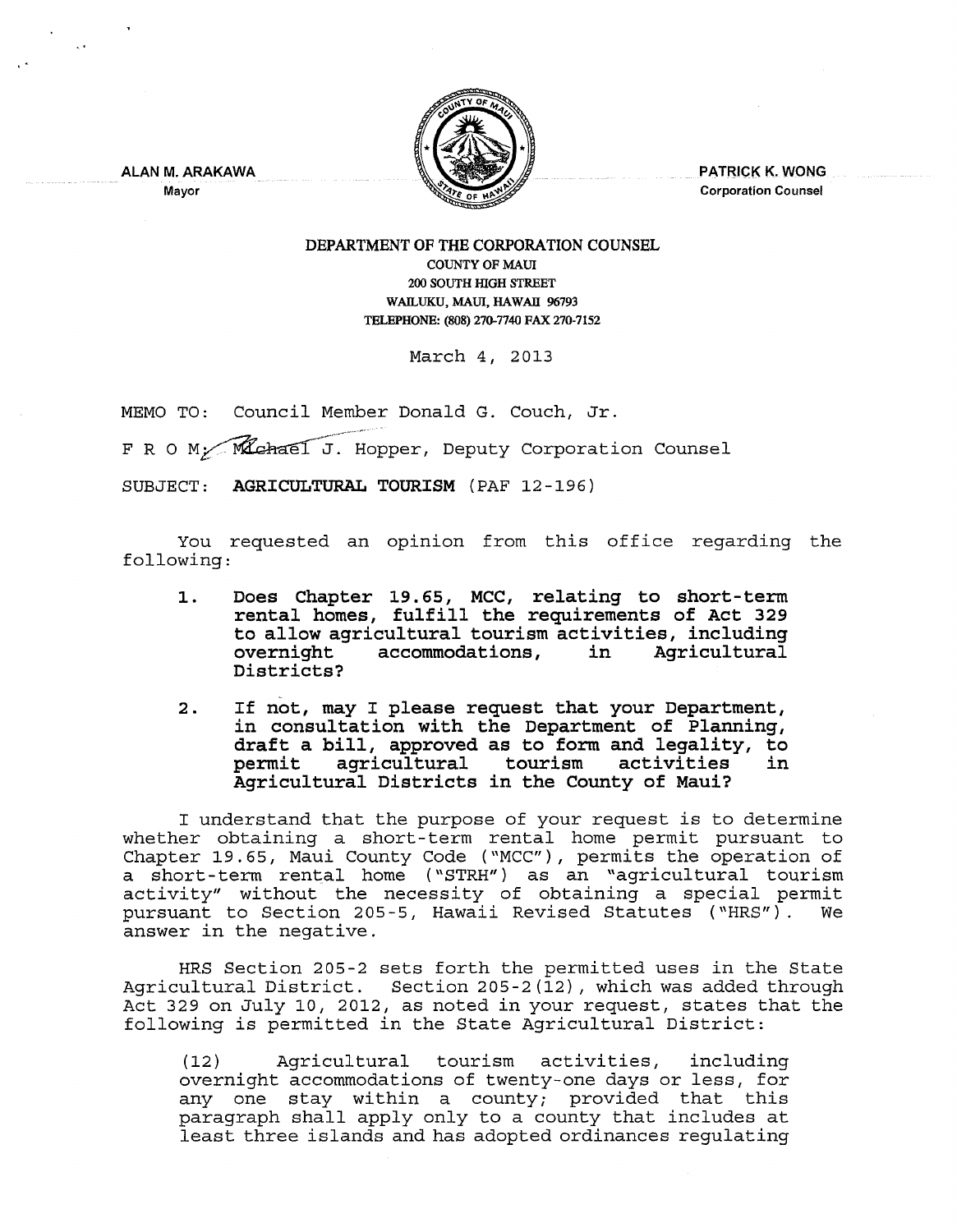Council Member Donald G. Couch, Jr. March 4, 2013 Page 2

> agricultural tourism activities pursuant to section 205-5; provided further that the agricultural tourism activities coexist with a bona fide agricultural activity. For the purposes of this paragraph, "bona fide agricultural activity" means a farming operation as defined in section  $165-2^1$ .

HRS Section 165-2 defines a "farming operation" as follows:

"Farming operation" means a commercial agricultural, silvicultural, or aquacultural facility or pursuit conducted, in whole or in part, including the care and production of livestock and livestock products, poultry and poultry products, apiary products, and plant and animal production for nonfood uses; the planting, cultivating, harvesting, and processing of crops; and the farming or ranching of any plant or animal species in a controlled salt, brackish, or freshwater environment. "Farming operation" includes but shall not be limited to:

(1) Agricultural-based commercial operations as described in section  $[205-2(d) (15)]$ ;

(2) Noises, odors, dust, and fumes emanating from a commercial agricultural or an aquacultural facility or pursuit;

- (3) Operation of machinery and irrigation pumps;
- (4) Ground and aerial seeding and spraying;

(5) The conditioners, insecticides, pesticides, and herbicides; and application of chemical fertilizers,

(6) The employment and use of labor.

A farming operation that conducts processing operations or salt, brackish, or freshwater aquaculture operations on land that is zoned for industrial, commercial, or other nonagricultural use shall not, by reason of that zoning, fall beyond the scope of this definition; provided that those processing operations form an integral part of operations that otherwise meet the requirements of this definition.<sup>2</sup>

<sup>&</sup>lt;sup>1</sup> HRS § 205-2(12).

 $2$  HRS § 165-2.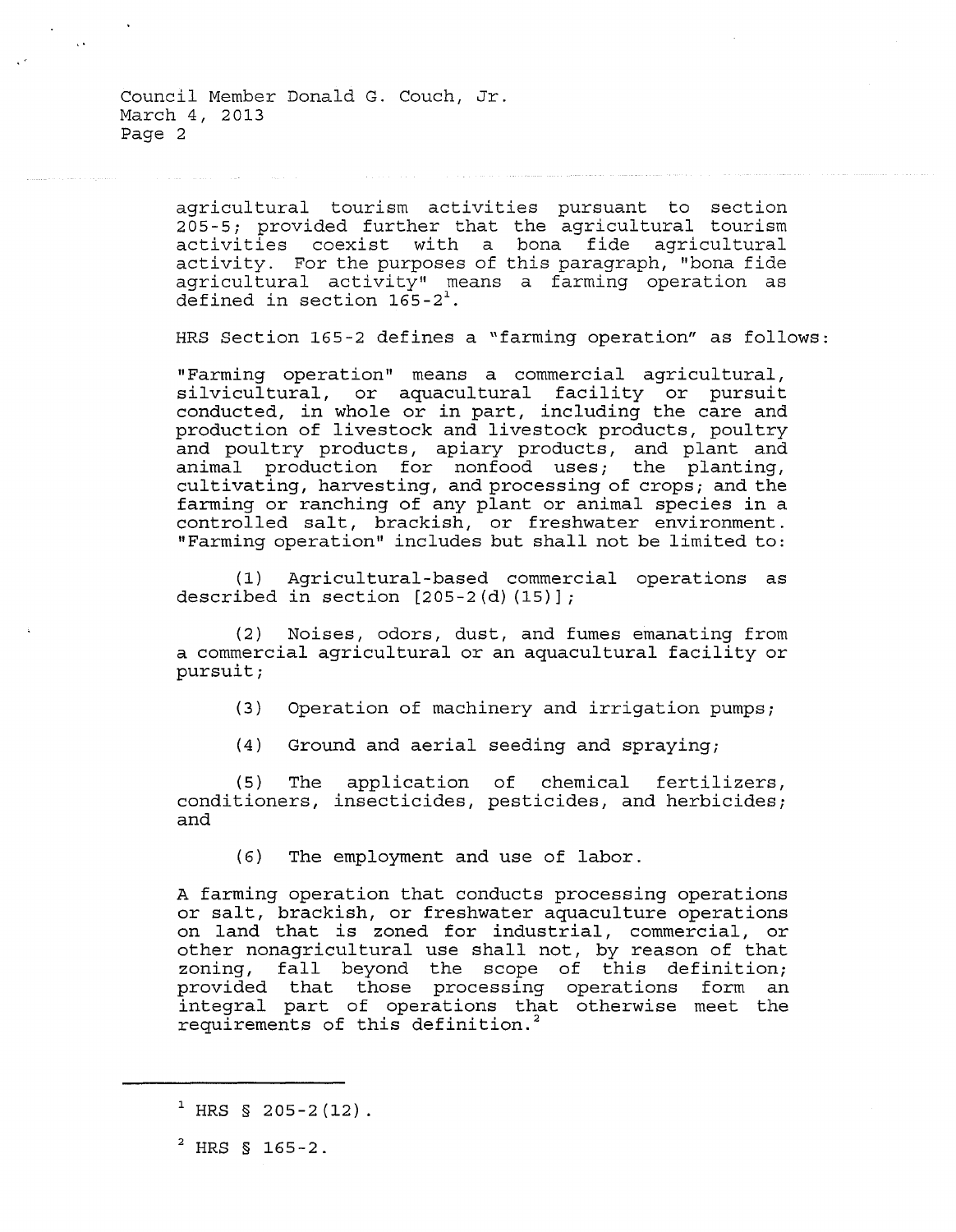Council Member Donald G. Couch, Jr. March 4, 2013 Page 3

Section 19.30A.060N, MCC, which was adopted by Ordinance 3941 (2012) and became effective on May 23, 2012, lists allowed special uses in the County Agricultural District and states, in pertinent part:

Short-term rental homes, subject to the provisions of chapter 19.65 of this title; provided that, the applicant need not obtain a County special use permit pursuant to section 19.510.070 of this title; and provided further that, if the property containing the short-term rental home is located in the State agricultural district, the applicant shall obtain a State special use permit, pursuant to section 205-6, Hawaii Revised Statutes, in addition to the short-term rental home permit required by chapter 19.65 of this title.<sup>3</sup>

Based on this language, an applicant for a STRH permit for land located in the County Agricultural and State Agricultural Districts must obtain both a STRH permit **and** a State special use permit, pursuant to HRS § 205-6, prior to STRH operation.

Act 329 allows certain overnight accommodations in the State Agricultural District without a State special use permit under certain circumstances; however, it was enacted nearly two months<br>after Section 19.30A.060N, MCC was adopted. As such, Section after Section 19.30A.060N, MCC was adopted. 19.30A.060N, MCC does not reflect the amendments to HRS § 205-2 made by Act 329, including the ability to operate overnight accommodations in the State Agricultural District without a special permit, and the requirement that such overnight accommodations coexist with a bona fide agricultural activity.

Section 19.30A.060N, MCC still requires a STRH permit applicant obtain a State special permit for STRH operation in the State Agricultural District, and does not include the requirements in HRS § 205-2 (12) for STRH operation without such a permit, including coexistence with a bona fide agricultural activity. is also questionable whether Ordinance 3941 (2012) qualifies as an "agricultural tourism ordinance" as it focuses solely on STRH use in various districts, and no other uses in agricultural districts.

In order to make Section 19.30A.060N, MCC consistent with HRS § 205-2(12), the former should be amended to allow for STRH operation without a State special use permit if the requirements of HRS § 205-2(12) are fulfilled. I have drafted an ordinance to this end (attached). However, this office is aware that there may be legislative proposals submitted to the State Legislature for the upcoming session to amend the requirements for overnight<br>accommodations in the State Agricultural District. Should those accommodations in the State Agricultural District.

<sup>&</sup>lt;sup>3</sup> Chapter 19.30A.060N, Maui County Code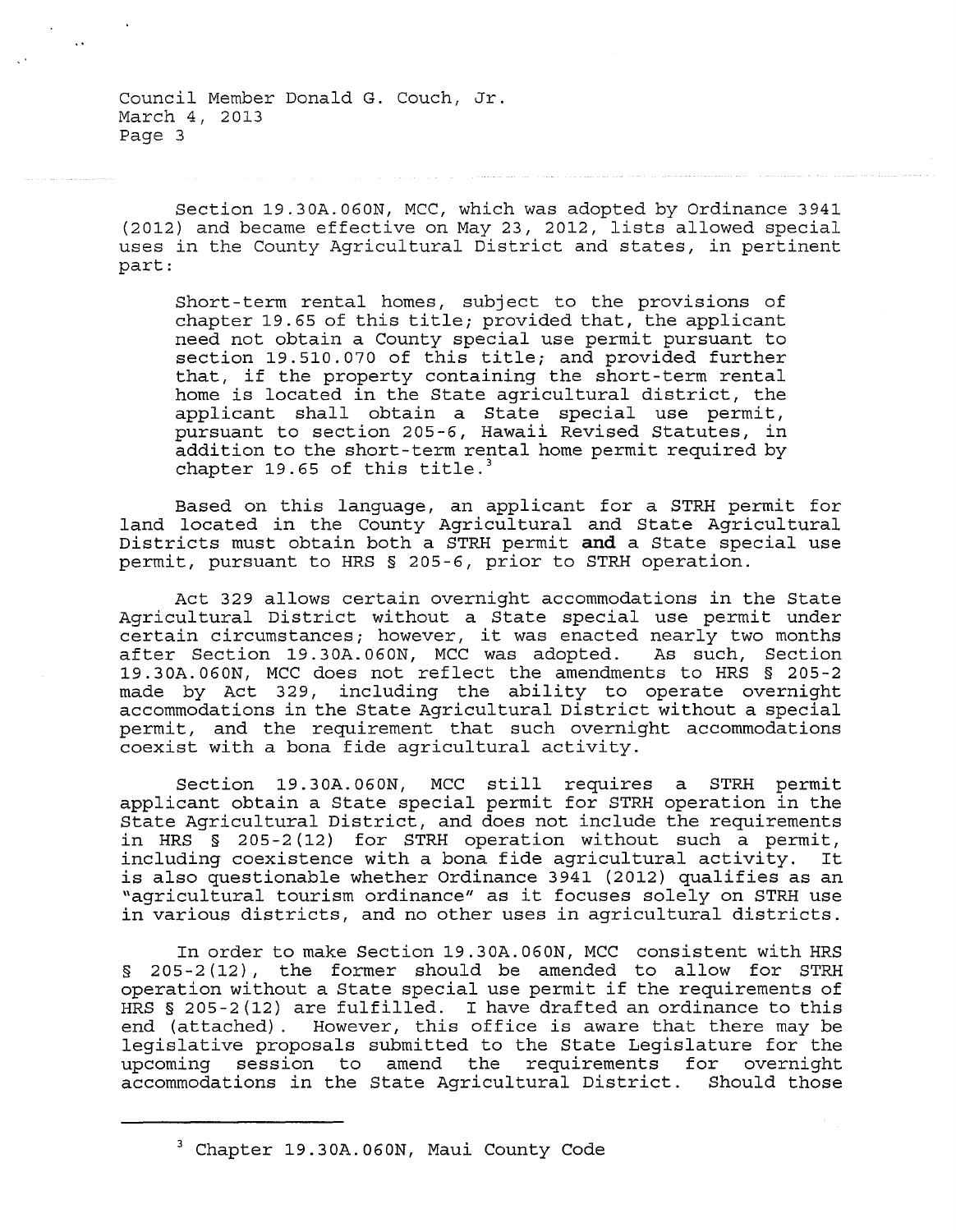Council Member Donald G. Couch, Jr. March 4, 2013 Page 4

requirements change, it may be necessary to further amend the Maui County Code to reflect such requirements.

Should you have any additional questions or concerns, please do not hesitate to contact me.

APPROVED FOR TRANSMITTAL:

 $\ddot{\phantom{0}}$ 

 $\ddot{\phantom{a}}$ 

RATRI **MONG** Corporation Counsel S:\ALL\MJH\Council\Couch STRH AG Opinion.wpd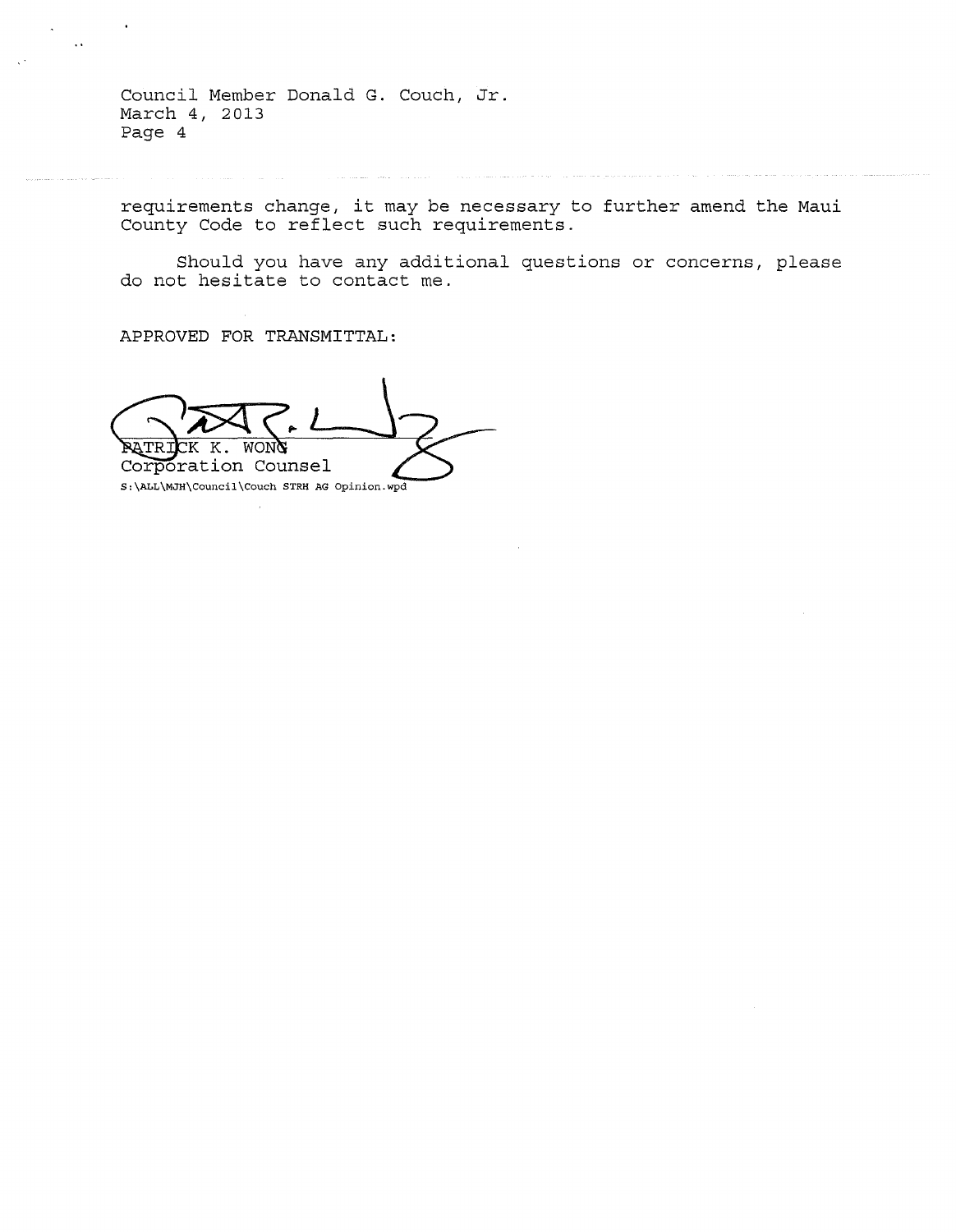ORDINANCE NO.

BILL NO. \_\_\_\_ (2013)

## A BILL FOR AN ORDINANCE AMENDING TITLE 19, MAUl COUNTY CODE, RELATING TO SHORT-TERM RENTAL HOMES

## BE IT ORDAINED BY THE PEOPLE OF THE COUNTY OF MAUI:

SECTION 1. The purpose of this bill is to establish short-term rental homes as an

agricultural tourism activity in the County Agricultural District and to allow short-term

rental homes that do not qualify as agricultural tourism activities pursuant to State law to

apply for a State special use permit pursuant to section 205-6, Hawaii Revised Statutes.

SECTION 2. Section 19.30A.050, Maui County Code, is amended by amending

subsection B to read as follows:

 $\ddot{\phantom{a}}$ 

"B. Accessory Uses. Uses that are incidental or subordinate to, or customarily used in conjunction with a permitted principal use, as follows:

1. Two farm dwellings per lot, one of which shall not exceed one thousand square feet of developable area;

2. One farm labor dwelling per five acres of lot area. On the island of Maui, the owner or lessee of the lot shall meet two of the following three criteria:

> a. Provide proof of at least \$35,000 of gross sales of agricultural product(s) per year, for the preceding two consecutive years, for each farm labor dwelling on the lot, as shown by State general excise tax forms and federal form 1040 Schedule F filings;

> b. Provide certification by the department of water supply that agricultural water rates are being paid if the subject lot is served by the County water system; or

> c. Provide a farm plan that demonstrates the feasibility of commercial agricultural production.

> On the islands of [Moloka'i] Molokai and [Lana'i,] Lanai, the owner or lessee of the lot shall meet both of the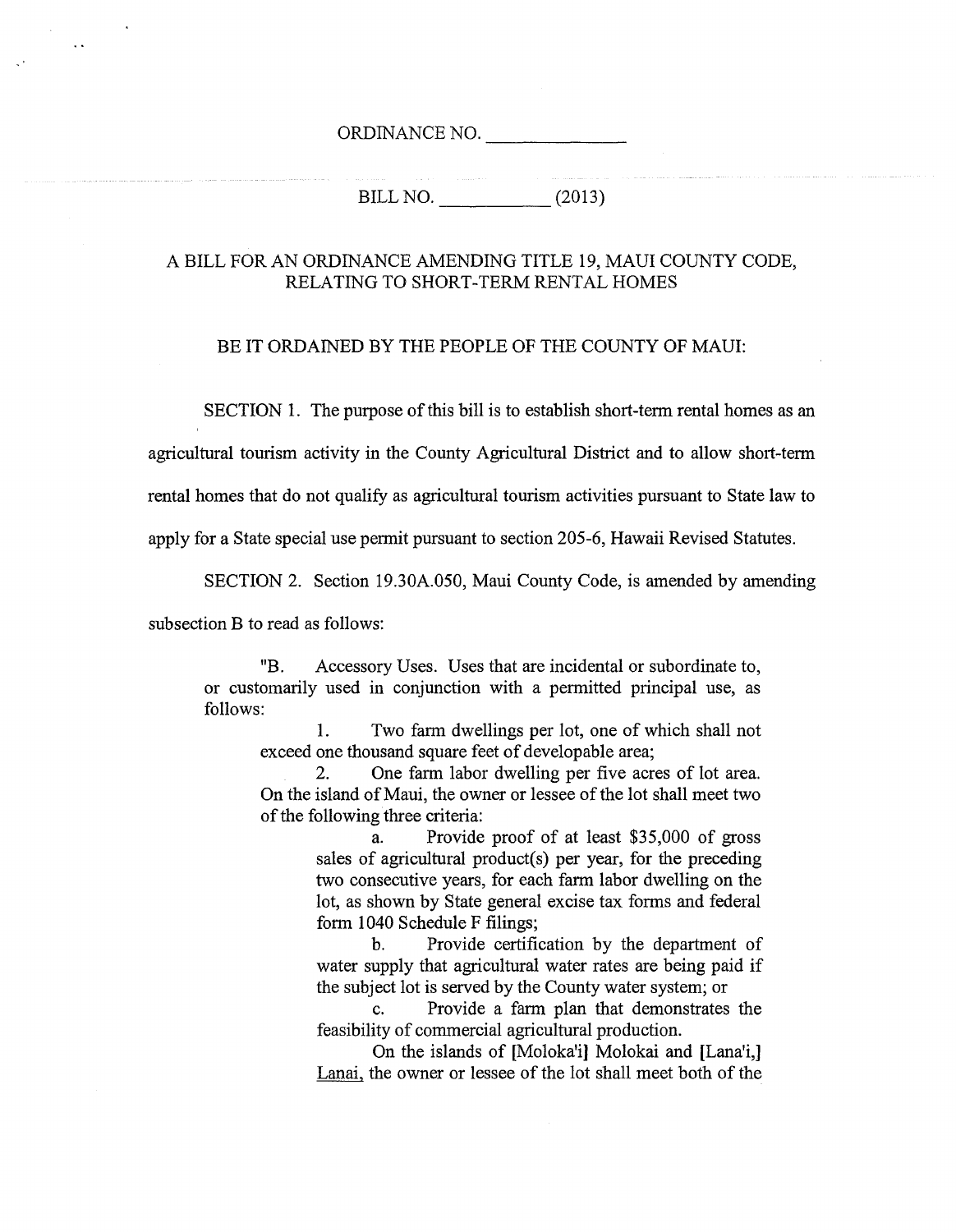criteria provided by subsections 19.30A.050.B.2.a and 19.30A.050.B.2.b[; L

 $\sim$ 

3. One agricultural products stand per lot, for the purpose of displaying and selling agricultural products grown and processed on the premises or grown in the County, provided that said stand shall not exceed three hundred square feet, shall be set back at least fifteen feet from roadways, shall have a wall area that is at least fifty percent open, and shall meet the off-street parking requirements for roadside stands provided by section 19.36.010 of this [code,] title, except that paved parking shall not be required; stands that display or sell agricultural products that are not grown on the premises shall be required to obtain a special permit pursuant to chapter 205, [Hawai'i] Hawaii Revised Statutes;

4. Farmer's markets, for the growers and producers of agricultural products to display and sell agricultural products grown and processed in the County; structures shall have a wall area that is at least fifty percent open; markets shall operate only during daylight hours and shall not operate on parcels less than ten acres; the director of public works may impose additional requirements if a building permit is required for any structures; markets that display or sell agricultural products that are not grown on the premises shall be required to obtain a special permit pursuant to chapter 205, [Hawai'i] Hawaii Revised Statutes;

5. Storage, wholesale, and distribution, including barns; greenhouses; storage facilities for agricultural supplies, products, and irrigation water; farmer's cooperatives; and similar structures that are customarily associated with one or more of the permitted principal uses or, for the purpose of this section, are associated with agriculture in the County;

6. Processing of agricultural products, the majority of which are grown in the County; this includes the burning of bagasse as part of an agricultural operation;

7. Energy systems, small-scale;

8. Small-scale animal-keeping;

9. Animal hospitals and animal board facilities; if conducted on the island of [Moloka'i,] Molokai, such uses shall have been approved by the [Moloka'i] Molokai planning commission as conforming to the intent of this chapter;

10. Riding academies; if conducted on the island of [Moloka'i,] Molokai, such uses shall have been approved by the [Moloka'i] Molokai planning commission as conforming to the intent of this chapter;

11. Open land recreation as follows: hiking; noncommercial camping; fishing; hunting; equestrian activities; rodeo arenas; arboretums; greenways; botanical gardens; guided tours that are accessory to principal uses, such as farm or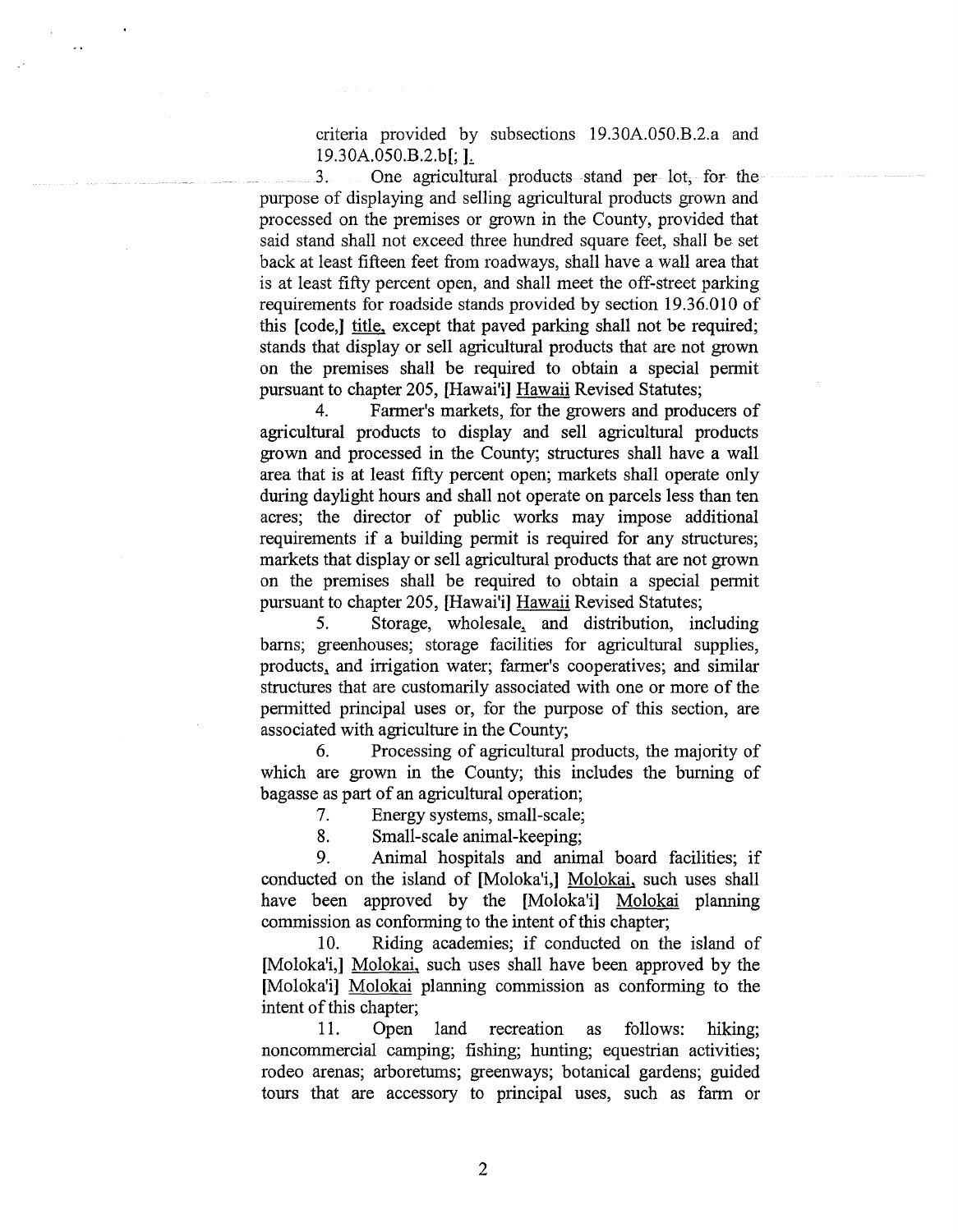plantation tours, petting zoos, and garden tours; hang gliding; paragliding; mountain biking; and accessory restroom facilities. If hiking, fishing, hunting, equestrian activities, rodeo arenas, hang gliding, paragliding, or mountain biking, are conducted for commercial purposes on the island of [Moloka'i,] Molokai, such uses shall have been approved by the [Moloka'i] Molokai planning commission as conforming to the intent of this chapter. Open land recreation uses or structures not specifically permitted by this subsection or by subsection 19.30A.060.H shall be prohibited; certain open land recreation uses or structures may also be required to obtain a special permit pursuant to chapter 205, [Hawai'i] Hawaii Revised Statutes;

 $\ddot{\phantom{a}}$ 

12. Except on [Moloka'i,] Molokai, bed and breakfast homes permitted under chapter 19.64 of this code that are:

> a. Operated in conjunction with a bona fide agricultural operation that produced \$35,000 of gross sales of agricultural products for each of the preceding two years, as shown by State general excise tax forms and federal form 1040 [schedule] Schedule F filings; or

> b. In compliance with all of the following criteria, provided that the bed and breakfast home is not subject to a condominium property regime pursuant to chapter 514A, Hawaii Revised Statutes:

> > i. The lot was created prior to November 1, 2008[.1;

> > ii. The lot is comprised of five acres or less; and

> > iii. An approved farm plan has been fully implemented and is consistent with chapter 205, Hawaii Revised Statutes; or

c. Located in sites listed on the State of Hawaii Historic Register or the National Register of Historic Places.

13. Parks for public use, not including golf courses and not including commercial uses, except when under the supervision of a government agency in charge of parks and playgrounds; [and]

14. Short-term rental homes, subject to the provisions of chapter 19.65 of this title; provided that the short-term rental home coexists with a bona fide agricultural activity. For the purposes of this paragraph, "bona fide agricultural activity" means a farming operation as defined in section 165-2, Hawaii Revised Statutes; and

15. Other uses that primarily support a permitted principal use; however, such uses shall be approved by the appropriate planning commission as conforming to the intent of this chapter."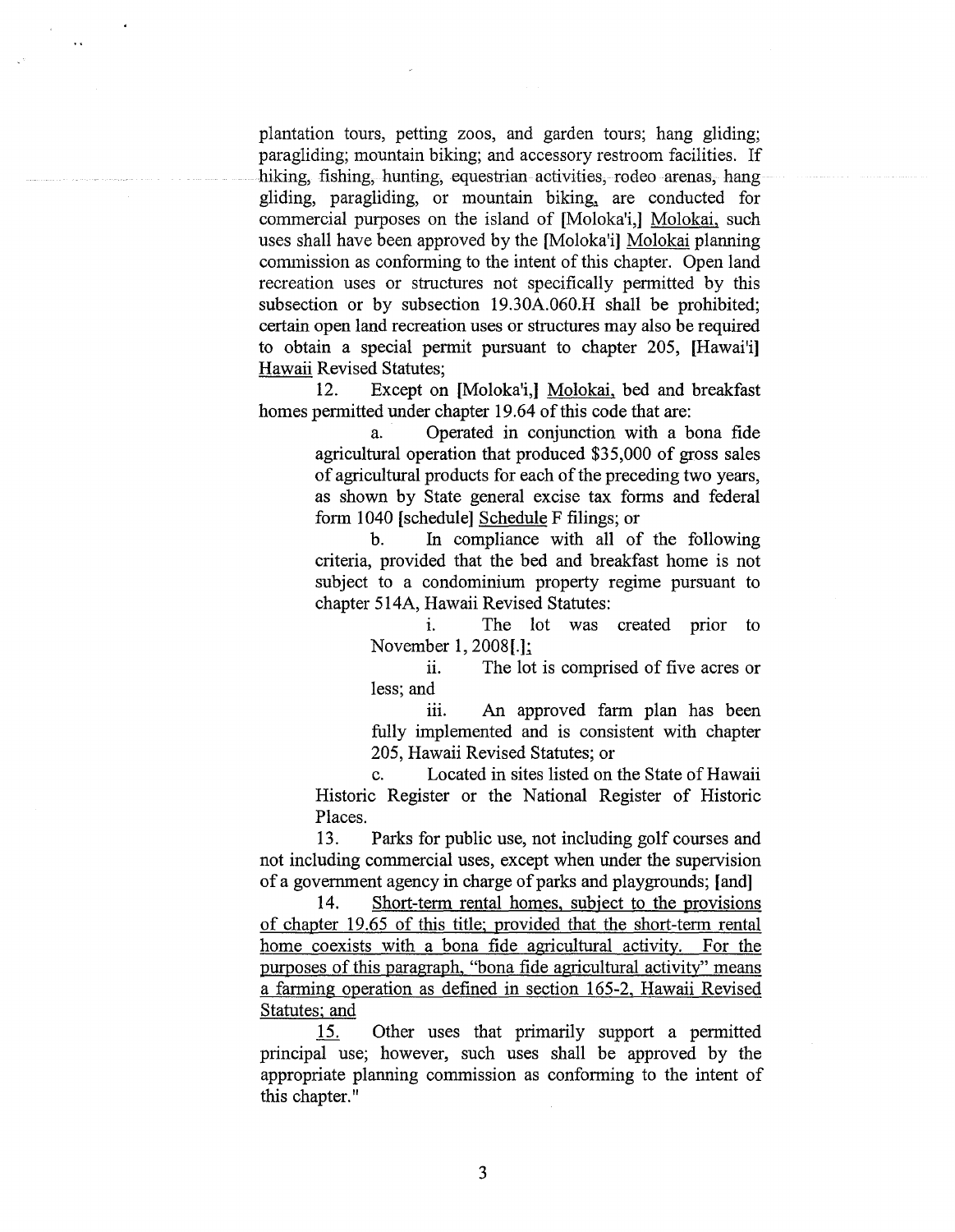Section 19.30A.060, Maui County Code, is amended to read as follows:

**"19.30A.060 Special** uses. The following uses and structures shall be permitted in the agricultural district if a special use permit, pursuant to section 19.510.070 of this title, has been obtained; except that if a use described in this section also requires a special permit pursuant to chapter 205, Hawaii Revised Statutes, and if the land area of the subject parcel is fifteen acres or less, the [state] State special permit shall fulfill the requirements of this section:

A. Additional farm dwellings beyond those permitted by subsection 19 .30A.050.B.1;

B. Farm labor dwellings that do not meet the criteria of subsection 19.30A.050.B.2;

C. Agricultural products stands that do not meet the standards of subsection 19.30A.050.B.3;

D. Farmer's markets that do not meet the standards of subsection 19.30A.050.B.4;

E. Public and quasi-public institutions that are necessary for agricultural practices;

F. Major utility facilities as defined in section 19.04.040 of this title;

G. Telecommunications and broadcasting antenna;

H. Open land recreation uses, structures or facilities which do not meet the criteria of subsection 19.30A.050.B.11, including commercial camping, gun or firing ranges, archery ranges, skeet shooting, paint ball, bungee jumping, skateboarding, roller blading, playing fields, accessory buildings and structures. Certain open land recreation uses or structures may also be required to obtain a special permit pursuant to chapter 205, Hawaii Revised Statutes. The following uses or structures shall be prohibited: airports, heliports, drive-in theaters, country clubs, drag strips, motor sports facilities, golf courses and golf driving ranges;

I. Cemeteries, crematories, and mausoleums;

J. Churches and religious institutions;

K. Mining and resource extraction;

L. Landfills;

M. Solar energy facilities that are greater than fifteen acres; and

N. Short-term rental homes, subject to the provisions of chapter 19.65 of this title[;], that do not qualify as accessory uses under section  $19.30A.050(B)(14)$ ; provided that, the applicant need not obtain a County special use permit pursuant to section 19.510.070 of this title; and provided further that, if the property containing the short-term rental home is located in the State agricultural district, the applicant shall obtain a State special use permit, pursuant to section 205-6, Hawaii Revised Statutes, in addition to the short-term rental home permit required by chapter 19.65 of this title."